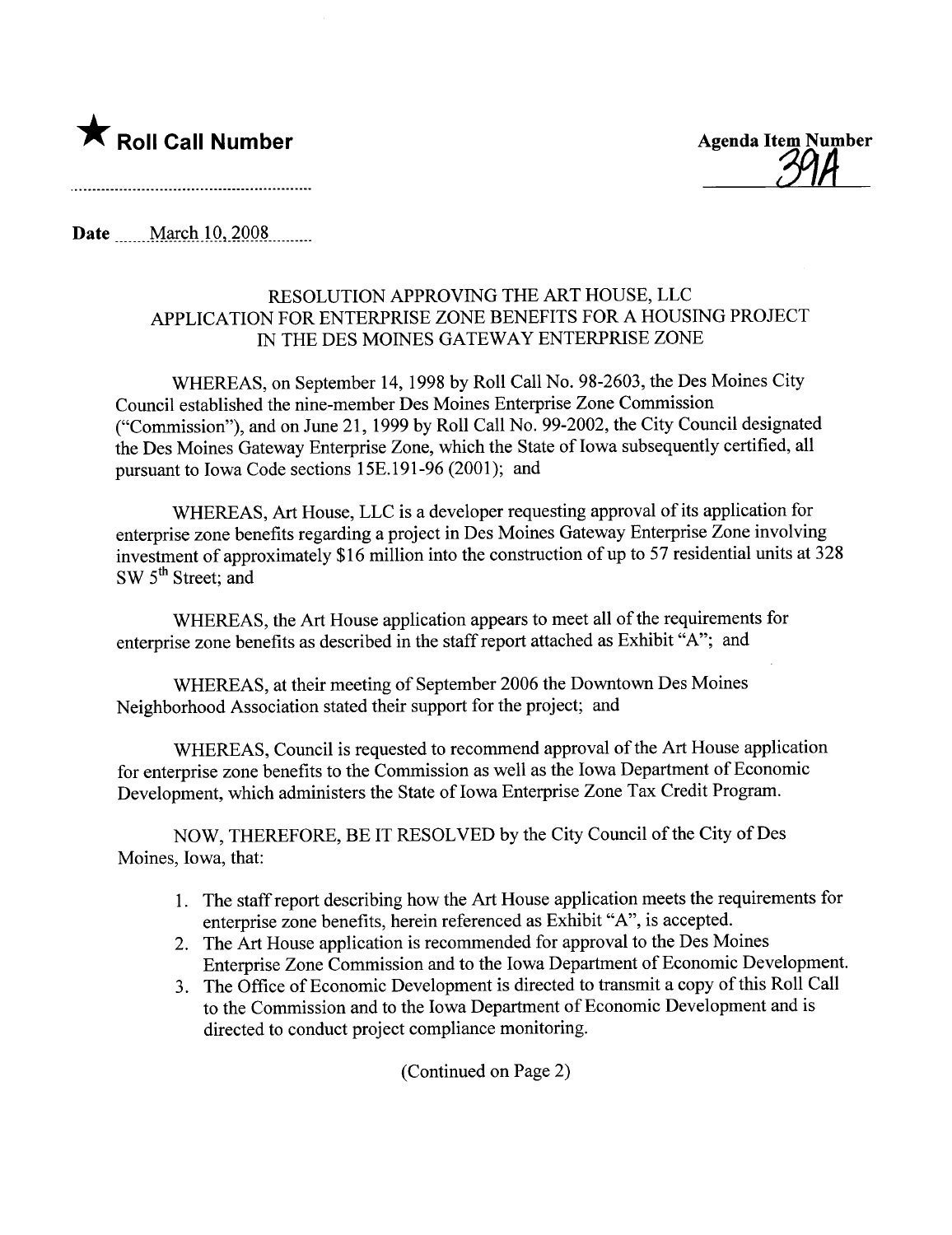

<u>39A</u>

Date \_\_\_\_\_March 10, 2008 \_\_\_\_\_\_

4. Upon approval of the application by the Iowa Department of Economic Development, the Mayor is authorized to execute and the City Clerk is directed to attest to his signature on any documents necessary for the Art House, LLC to receive enterprise zone benefits.

(Council Communication No.  $0 \mathcal{C} - 130$ )

MOVED by to adopt.

FORM APPROVED:

Michael F. Kelley **Assistant City Attorney** 

| <b>COUNCIL ACTION</b> | <b>YEAS</b> | <b>NAYS</b> | <b>PASS</b> | <b>ABSENT</b>   | <b>CERTIFICATE</b>                                                                                              |  |  |  |  |
|-----------------------|-------------|-------------|-------------|-----------------|-----------------------------------------------------------------------------------------------------------------|--|--|--|--|
| <b>COWNIE</b>         |             |             |             |                 |                                                                                                                 |  |  |  |  |
| <b>COLEMAN</b>        |             |             |             |                 | I, DIANE RAUH, City Clerk of said City hereby<br>certify that at a meeting of the City Council of               |  |  |  |  |
| <b>HENSLEY</b>        |             |             |             |                 | said City of Des Moines, held on the above date,                                                                |  |  |  |  |
| <b>KIERNAN</b>        |             |             |             |                 | among other proceedings the above was adopted.                                                                  |  |  |  |  |
| <b>MAHAFFEY</b>       |             |             |             |                 |                                                                                                                 |  |  |  |  |
| <b>MEYER</b>          |             |             |             |                 | IN WITNESS WHEREOF, I have hereunto set my<br>hand and affixed my seal the day and year first<br>above written. |  |  |  |  |
| <b>VLASSIS</b>        |             |             |             |                 |                                                                                                                 |  |  |  |  |
| <b>TOTAL</b>          |             |             |             |                 |                                                                                                                 |  |  |  |  |
| <b>MOTION CARRIED</b> |             |             |             | <b>APPROVED</b> |                                                                                                                 |  |  |  |  |
|                       |             |             |             |                 |                                                                                                                 |  |  |  |  |
|                       |             |             |             | Mayor           | <b>City Clerk</b>                                                                                               |  |  |  |  |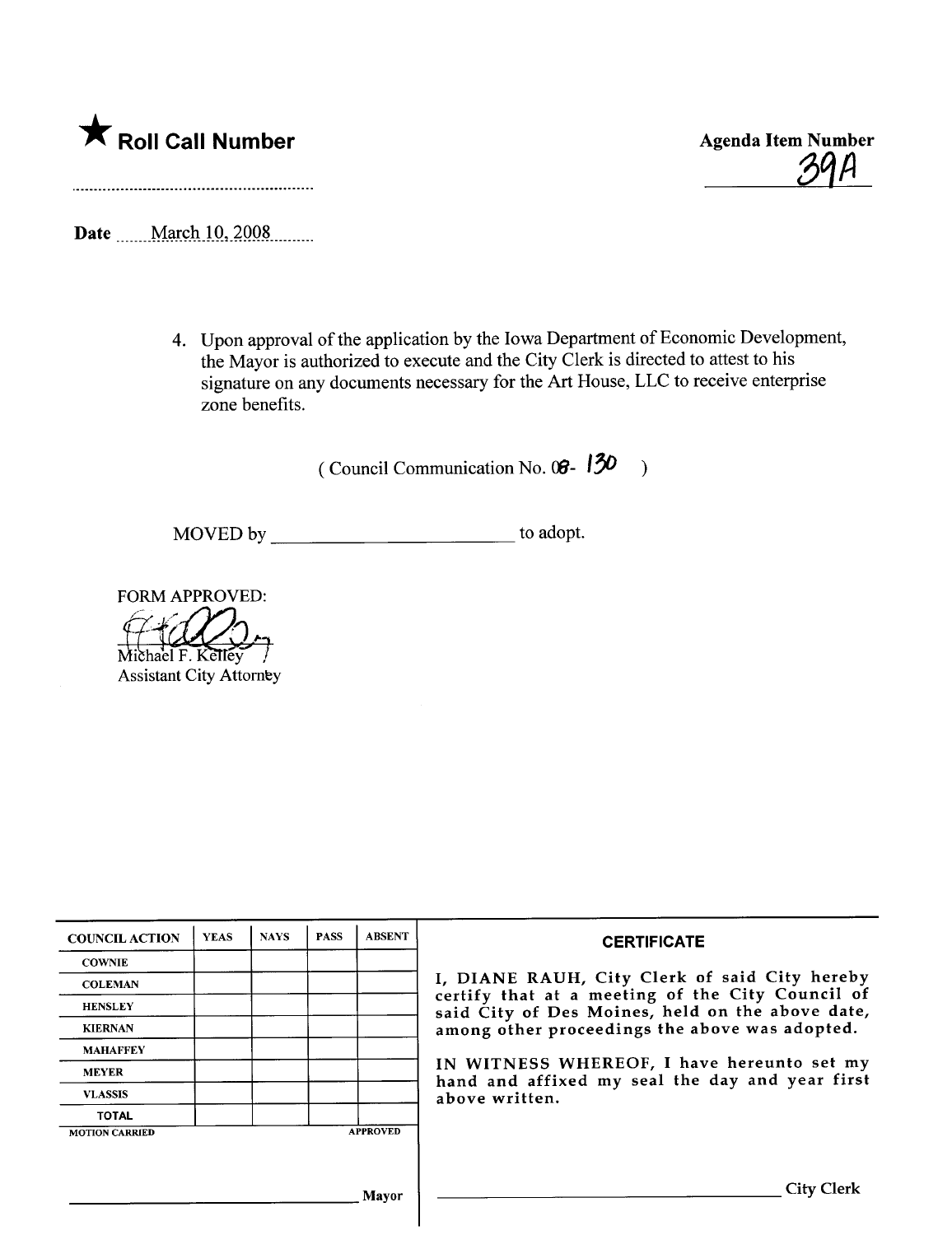### DES MOINES GATEWAY ENTERPRISE ZONE

## Staff Report Regarding Application for Housing Benefits

Applicant Name: \_\_\_\_\_\_\_ Art House, L.L.C.

Project Location: 328 SW 5<sup>th</sup> Street Des Moines, Iowa

Project Summary: This project will take place in the Hawkeye Transfer Building, rehabilitating the former industrial site into a 57 unit multi family residential project

**Current Status:** Following is a sources and uses chart of project funding.

| <b>Funding Sources</b>                           | <b>Amount</b> | <b>Status</b>         | <b>Proposed Uses of</b><br><b>Funds</b>      | Amount           |
|--------------------------------------------------|---------------|-----------------------|----------------------------------------------|------------------|
| Debt                                             | \$3,000,000   |                       | <b>Hard Costs</b><br>(Apartment Units)       | 10,039,000<br>\$ |
| Developer Equity                                 | \$<br>817,000 | Committed             | Hard Costs<br>Sitework/ parking<br>structure | \$<br>500,000    |
| <b>LIHTC</b>                                     | \$5,624,000   |                       | Survey,<br>Architecture,<br>Engineering      | \$<br>900,000    |
| Iowa State Historic<br><b>Equity</b>             | \$3,102,922   |                       | <b>Financing Costs</b>                       | \$<br>1,020,000  |
| <b>Federal Tax Credit</b><br>Equity              | \$3,099,078   |                       | Other soft costs                             | \$<br>1,584,000  |
| Sales Tax Rebate                                 | \$<br>200,000 | <b>EZ Application</b> | <b>Acquisition Costs</b>                     | \$<br>2,000,000  |
| <b>EZ Tax Credits</b><br>Syndication<br>Proceeds | \$<br>350,000 | <b>EZ Application</b> |                                              |                  |
| City of Des Moines                               |               |                       |                                              |                  |
|                                                  |               |                       |                                              |                  |
|                                                  |               |                       |                                              |                  |
| <b>PROJECT TOTAL</b>                             | \$16,193,000  |                       | <b>TOTAL</b>                                 | \$16,043,000     |

- Start Date: April 2008
- Completion Date: April 2009
- Total Project Cost: \$16,193,000

State Financial Incentive: \$350,000 Tax Credit and \$200,000 Sales Tax Rebate requested.

**Benefits:** The mixed use development project will provide high quality and affordable housing to the downtown Des Moines area, in addition to economic stimulation. It provides an adaptive re-use of a historic building by transforming the use from industrial to residential.

Affidavit: Attached to the application is an affidavit that the eligible developer or contractor has not violated state or worker safety statutes, rules and regulations.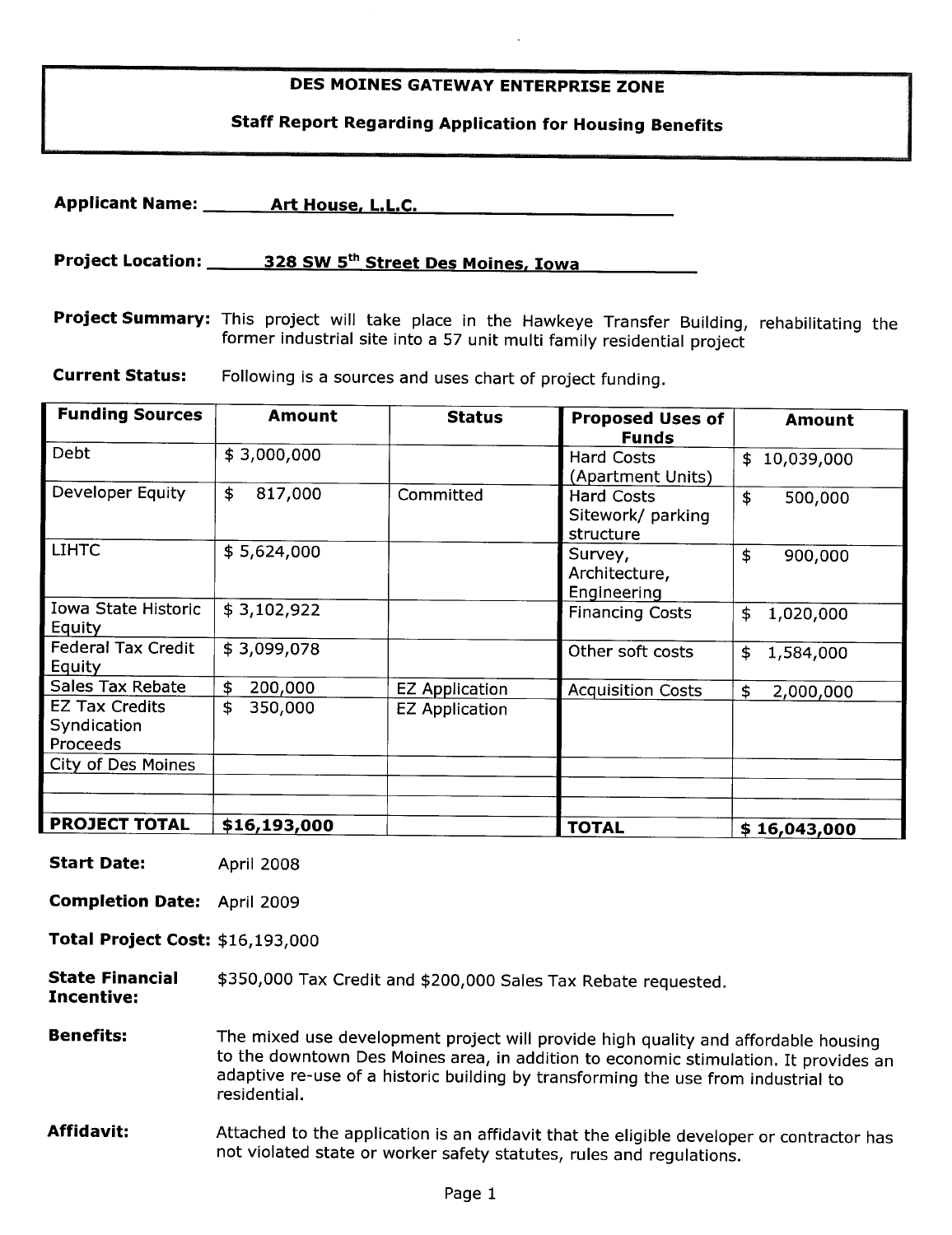### DES MOINES GATEWAY ENTERPRISE ZONE

#### Staff Report Regarding Application for Housing Benefits

# Program<br>Requirements:

The project meets the program requirements of rehabilitating or constructing three multi-family units. Rehabilitation and construction will be completed within two years from the start of construction and will meet all applicable housing quality and local safety standards.

# Commission

The Downtown Neighborhood Association reviewed and approved the project in 2006 and has issued a letter of support (attached)

#### Recommendation:

Staff recommends approval of the application and submittal to the Iowa Department of Economic Development for consideration.

Respectfully submitted,

Rita Conner Economic Development Coordinator